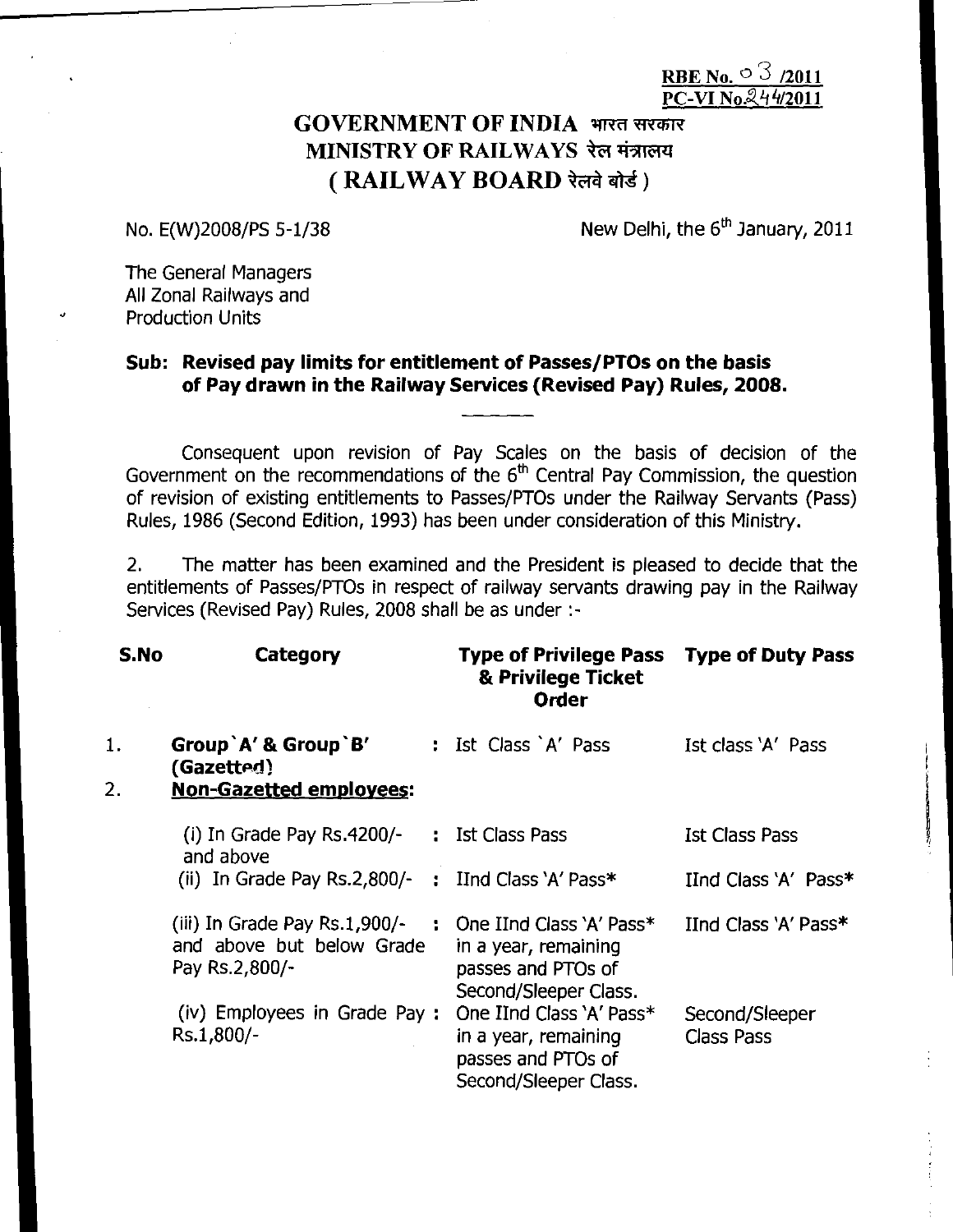\*Note:In terms of the extant instructions, the holder of IInd Class 'A' pass shall be entitled to travel by AC-3 tier class in trains other than Rajdhani/Shatabdi/Duronto Exp. trains. IInd Class `A' Pass is of yellow colour.

3. In all other respects, the provisions of the Railway Servants (Pass) Rules, 1986(Second Edition, 1993) will apply.

4. The Railway employees who are already entitled to Ist Class Passes, shall continue to draw Ist Class Passes, irrespective of their eligibility in terms of these orders.

5. Necessary amendment to the Railway Servants (Pass) Rules, 1986 (Second Edition,1993) shall follow.

6. This issues with the concurrence of the Finance Directorate of the Ministry of Railways.

7. Receipt of this letter may please be acknowledged.

r Promon

**(Debasis Mazumdar) Joint Director Establishment (Welfare) Railway Board.** 

No. E(W)2008/PS 5-1/38

New Delhi, the  $6<sup>th</sup>$  January, 2011

Copy to :

The Deputy Comptroller and Auditor General of India (Railways), Room No. 224, Rail Bhavan, New Delhi (with 40 spares).

### **for Financial Commissioner/Railways.**

No.  $E(W)$ 2008/PS 5-1/38 New Delhi, the  $6<sup>th</sup>$  January, 2011

Copy forwarded for information to :

- 1. The General Secretary, AIRF, Room No.256-E, Rail Bhavan, N.Delhi (with 35 spares)
- 2. The General Secretary, NFIR, Room No.253, Rail Bhavan, New Delhi. (with 35 spares)
- 3. The Secretary General, FROA, Room No.256-A, Rail Bhavan, New Delhi (with 5 spares)
- 4. The Secretary, RBSS, Group 'A' Officers Association (with 5 spares)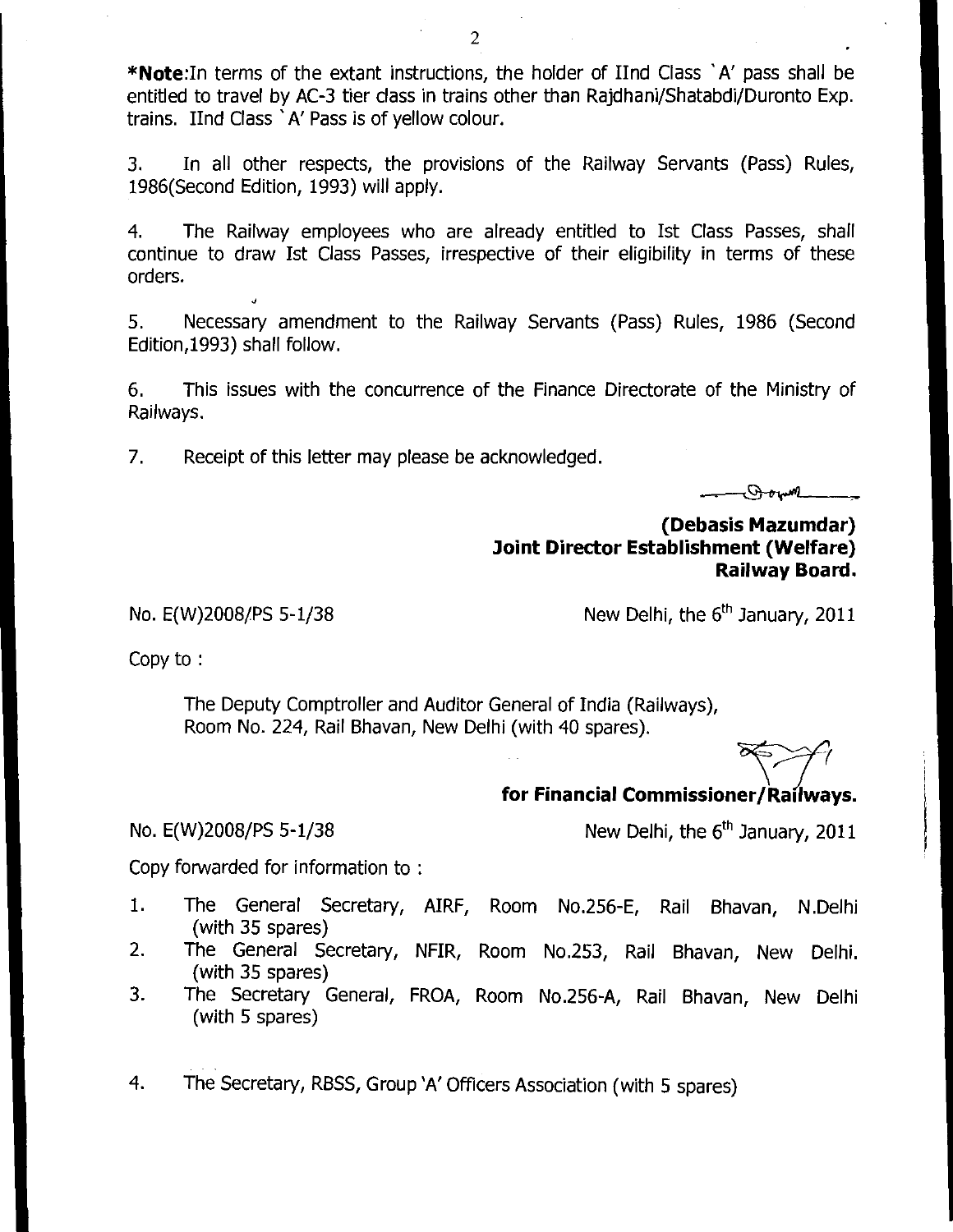- 5. The Secretary General, IRPOF, Room No.268, Rail Bhavan, New Delhi (with 5 spares)
- 6. The President, Railway Board Class II Officers' Association (with 5 spares)
- 7. The President, Indian Railway Class II Officers Association, Rail Nilayam, Secunderabad (with 5 spares)
- 8. The Secretary, Railway Board Ministerial Staff Association (with 5 spares)
- 9. The Secretary, Railway Board Class IV Staff Association (with 5 spares)
- 10. The General Secretary, All India RPF Association, Room No.256-D, Rail Bhavan, New Delhi.
- 11. RBPOA(affiliated to IRPOF), Room No. 341-C, Railway Board.

**Hard's** 

## for Secretary/Railway Board.

No.  $E(W)$ 2008/PS 5-1/38 New Delhi, the  $6<sup>th</sup>$  January, 2011

Copy to :

- 1. The GM/N.F. Railway (Const.), CAOs, Southern Railway (Const.) and Central Railway(Const.)
- 2. The FA & CA0s, All Indian Railways, Production Units, N.F. Railway (Const.) and Southern Railway (Const.)
- 3. The Director General, RDSO/Lucknow
- 4. The General Manager and FA & CAO, Metro Railway/Kolkata
- 5. The General Manager and FA & CAO, COFMOW/New Delhi
- 6. The General Manager and FA & CAO, CORE/Allahabad
- 7. The Principal, Railway Staff College/Vadodara
- 8. The CAO (Const.), MTP®/Mumbai
- 9. The CAO (Const.), MTP®/Chennai
- 10. The Director, CAMTECH/Gwalior-474020
- 11. The Director, IRICEN/Pune, IRIEEN/Nasik Road, IRIMEE/Jamalpur, IRISET/Secunderabad
- 12. The Managing Director, RITES, IRCON, IRFC, CONCOR of India Limited, Executive Director, CRIS
- 13. The Chairman and Managing Director, KRC Limited/New Delhi
- 14. Office of the Chief Project Administrator (Telecom), Indian Railway Central Organisation for Telecom (IRCOT) Consultancy, Shivaji Bridge/New Delhi
- 15. The Director (Movement), Railways/Calcutta
- 16. The Joint Director(Finance), RDSO, Lucknow
- 17. The Joint Director, Mil Rail, Ministry of Defence
- 18. The Joint Director, Iron & Steel, 3, Koila Ghat Street/Calcutta
- 19. Chief Mining Advisor, Ministry of Railways, Dhanbad, Bihar
- 20. The Chairman, RCC, Lok Sabha Secretariat/New Delhi
- 21. The Chairman, RCT/Delhi
- 22. The Chairman, RRT/Chennai

3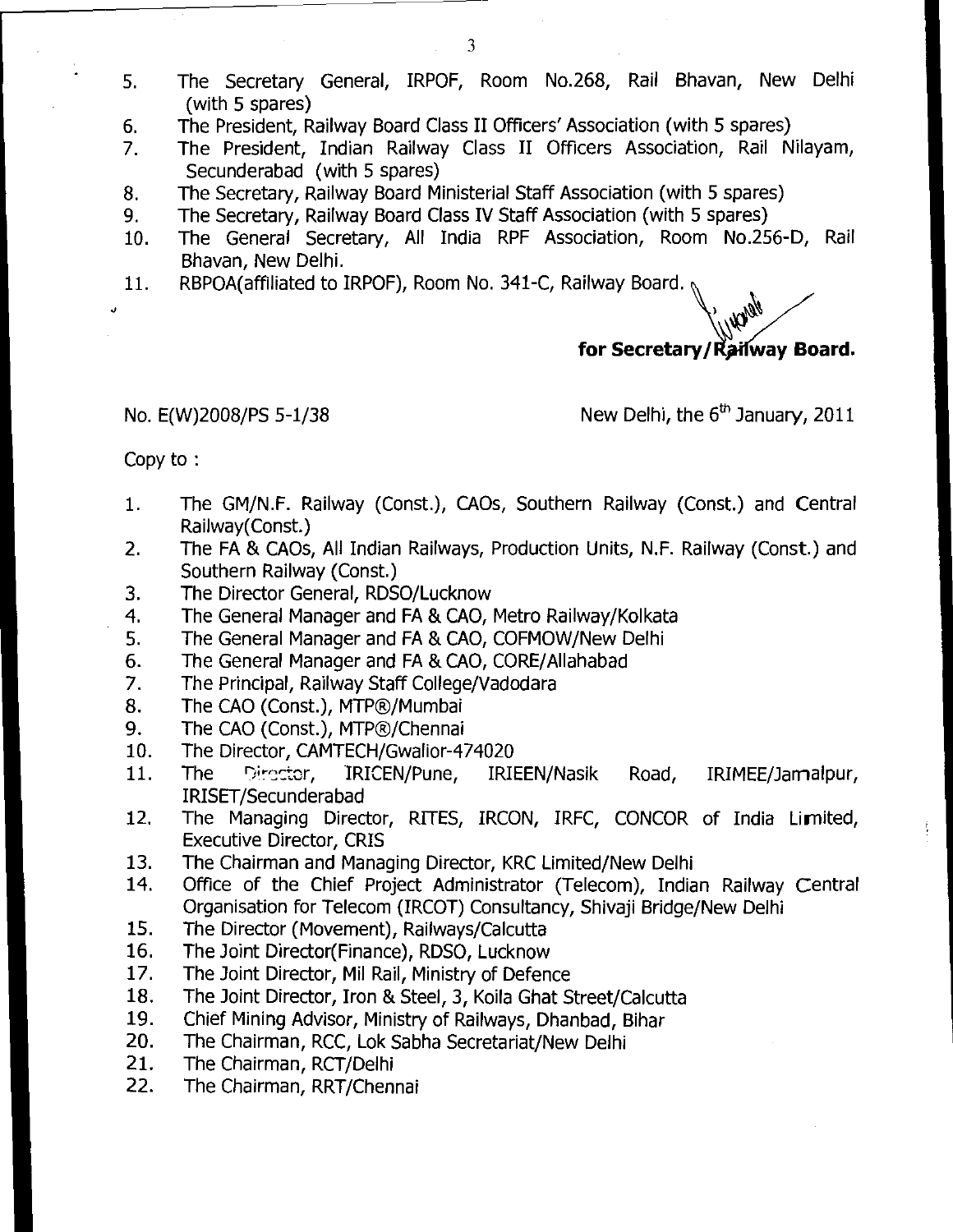- 23. The Chairman, RRB/Ajmer, Ahmedabad, Allahabad, Bangalore, Bhopal, Bhubaneshwar, Chandigarh, Chennai, Calcutta, Jammu, Gorakhpur, Guwahati, Malda, Mumbai, Muzaffarpur, Patna, Ranchi, Secunderabad and Trivandrum
- 24. The Editor, 'Bhartiya Rail',
- 25. The Editor 'Indian Railways'
- 26. The Pay & Accounts Officer, Ministry of Railways (Railway Board)
- 27. The General Secretary, IRCA/New Delhi
- 28. The Commissioner, Railway Safety/Lucknow
- 29. Railway Adviser, Embassy of India, Baunscheidt Strasse -7/Berlin
- 30. Liaison Officer, 5<sup>th</sup> CPC, Zonal Railways/PUs/RDSO/Trg. Institutes/Metro Railway/COMOW/CORE/RSC etc.
- 31. M/s Bahri Brother, Lajpat Rai Market/Delhi
- 32. CAO(C), S.E. Railway, Bilaspur-495004 (M.P.)
- 33. Editor, 'Rail Rajbhasha'
- 34. The President, All India Retired Railwaymen's Federation, Railway Block No.303 Railway Colony High School Chilkalguda, Secunderabad 500 015,
- 35. The Secretary General,, National Federation of Railway Pensioners, 'Udayam', Kunnathurmedu, Palghat-678013.
- 37. The President, All India Retired Railway Officers Association, 12-5-149/6/C Vijayapuri Street, South Lallaguda, Secunderabad-500 017.
- 38. The General Secretary, Retired Railway Employees Welfare Association (Regd.) 490A/16 Gurdwara Road, Gurgaon.
- 39. The President, National Federation of Railway Pensioners, 27/578 Audityapuram,Palghat-678006
- 40. The President, National Federation of Railway Pensioners, 42/14 Motilal Street, T-Nagar, Madras 600 017..
- 41. The President, Railway Pensioner's Council, Katihar, Bihar.
- 42. The Secretary General, Bharat Pensioners' Samaj, Post Box 3303, Jangpura Extn., New Delhi – 110014.
- 43. Dy. FA&CAO, Traffic Accounts, Goods Section, Northern Railway, State Entry Road, New Delhi.
- 44. The Secretary General, Indian Railways Promotee Officers' Federation, 268, Rail Bhawan, New Delhi – 110001

**----atrad** 

**( Debasis Mazundar ) Joint Director Establishment( Welfare) Railway Board**